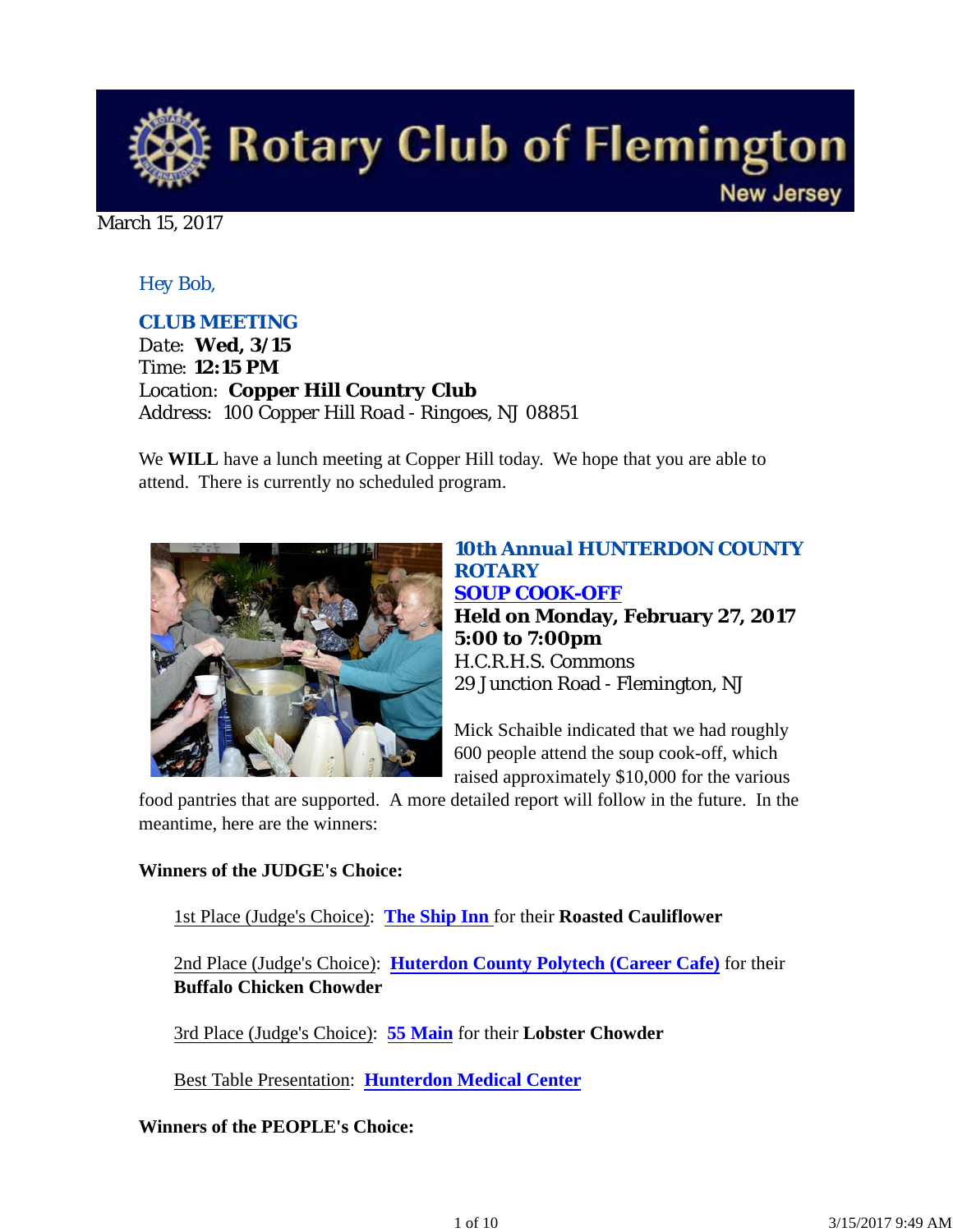1st Place (People's Choice): **Mountain View Chalet** for their **Chicken Tortilla** 

2nd Place (People's Choice): **Atrium Cafe (Hunterdon Wellness Center)** for their **Squash & Rutabaga w/ brandied Pears & Parsnips** 

3rd Place (People's Choice): **Grateful Bites** for their **Bourbon Butternut Squash**

### *PHOTO ALBUM from the 10th Annual Hunterdon County Rotary Soup Cook-Off* **Held, Monday, 2/27/2017**

**Click Here** to view the Photo Album from the recent Soup Cook-Off event. A very special thanks to the Rev. Dr. Herb Bohler for taking the photos and generating the album for everyone to enjoy.

### *Three (3) New Members*

The Board, Membership Committee and Club have now approved three (3) candidates for membership in the Rotary Club of Flemington. President D.J. announced this information at the 2/15 club meeting. Since no objections were received, the proposed members are eligible for membership and will have their Orientation meeting scheduled. The following are the members:

#### *NEW MEMBER* **Linda King**

The Membership Committee and Board have approved **Linda King** for membership in the Rotary Club of Flemington. Linda is a prior member of the Lambertville-New Hope Rotary Club and is looking to join the Flemington Rotary Club. Linda has been proposed by D.J. Wright and has attended many of our club meetings. She would have the proposed classification of "**Grant Writing**". She has served as President-Elect, President and Community Service Chair in the Lambertville-New Hope Club. She also judged the Skills USA Entrepreneurship competition for two years. She resides here in Flemington, NJ. She has her own grant writing business called LJK Grant Consulting.

### *NEW MEMBER* **Frederic D. Hyatt "Fred"**

The Membership Committee and Board have approved **Fred Hyatt** for membership in the Rotary Club of Flemington. Fred is a prior member of the Stratford Connecticut Rotary Club, having been a member there from 2005-2016. He has recently moved here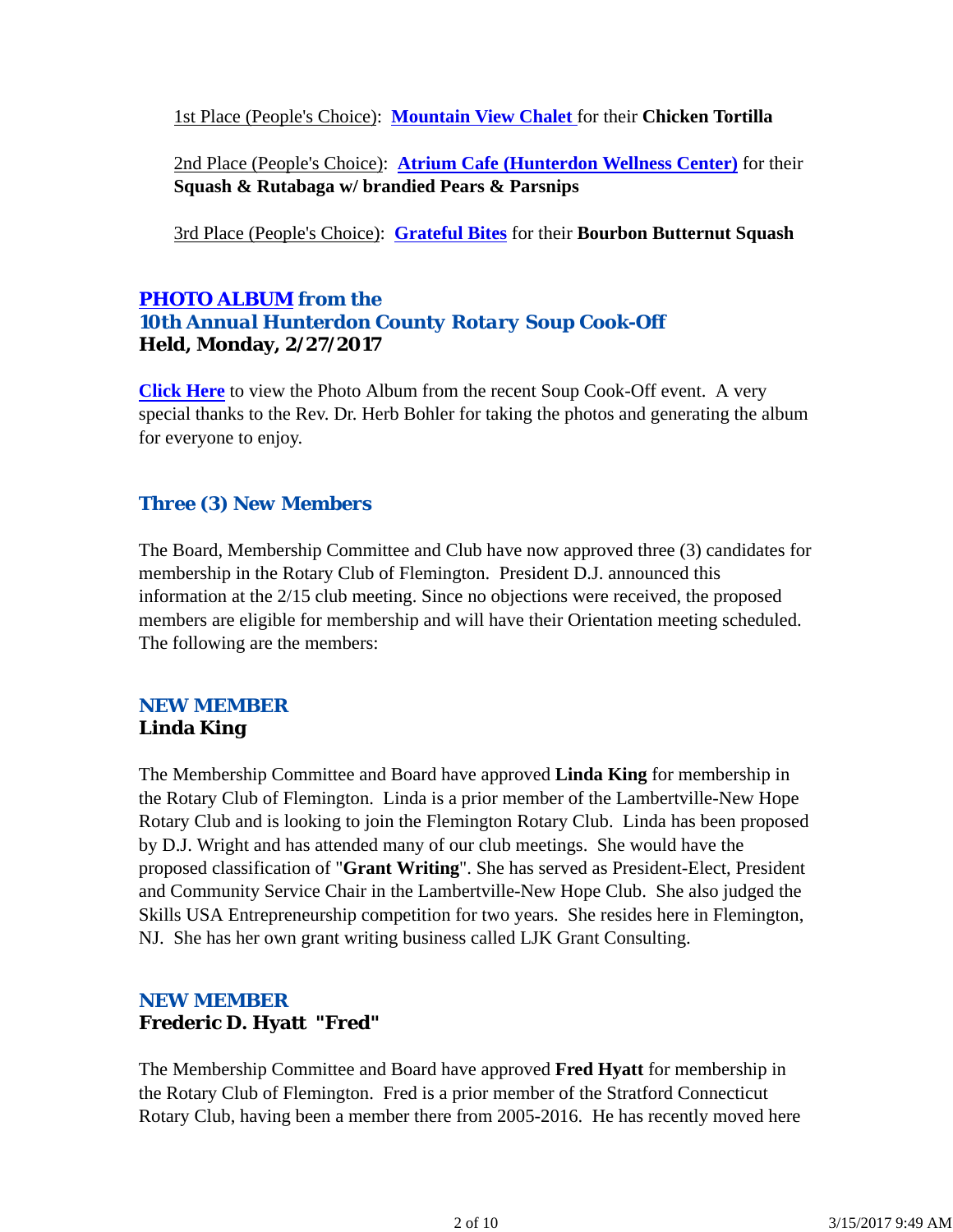to Flemington and is looking to transfer his membership to the Flemington Rotary Club. Fred has been proposed by Joe Ziegler and has attended several of our club meetings. He would have the proposed classification of "**Retired - Aerospace**". Prior to retiring, Fred was the Joint Program Director for Allied Signal. Fred has served as President of the Connecticut Air & Space Center as well as President of the National Defense Industrial Association.

#### *NEW MEMBER* **Kyle Fogarty**

The Membership Committee and Board have approved **Kyle Fogarty** for membership in the Rotary Club of Flemington. Kyle has been proposed by Bob Newland and has attended several of our club meetings. He would have the proposed classification of "**Financial Advisor**". Kyle is a Financial Advisor for Edward Jones Investments located here in Flemington, NJ. He lives in Stockton, NJ.

### *Rotary Club of EDISON Dinner to Benefit "OUR DAUGHTERS PROJECT"* **Wed, March 29, 2017** at **6pm** Akbar, 21 Cortlandt Street - Edison, NJ

The Edison Rotary Club invites you to join us for dinner and entertainment on March 29 at 6pm at Akbar, 21 Cortlandt St. in Edison to benefit the Our Daughters project to aid girls in West Bengal India in completing their schooling and vocational training. We will have a full buffet dinner and entertainment provided by the Kavi Dance School. You can find out more about the Kavi Dance School at this link. Local entertainment personality, Jayesh Mehta will be our emcee.

Tickets are \$60/per person (1/2 of which is Tax Deductible). You can register online for the event at this link.

"Our Daughters" is our fundraising event that will help move these young girls out of the circle of poverty. Your club could support our project with a sponsorship or business card ad. Click Here to view their website for additional information.

*The 8th Annual United Front Against Riverblindness Soiree* **Saturday, April 8, 2017** from **5:00** to **9:00 PM** Princeton United Methodist Church 7 Vandeventer Avenue - Princeton, NJ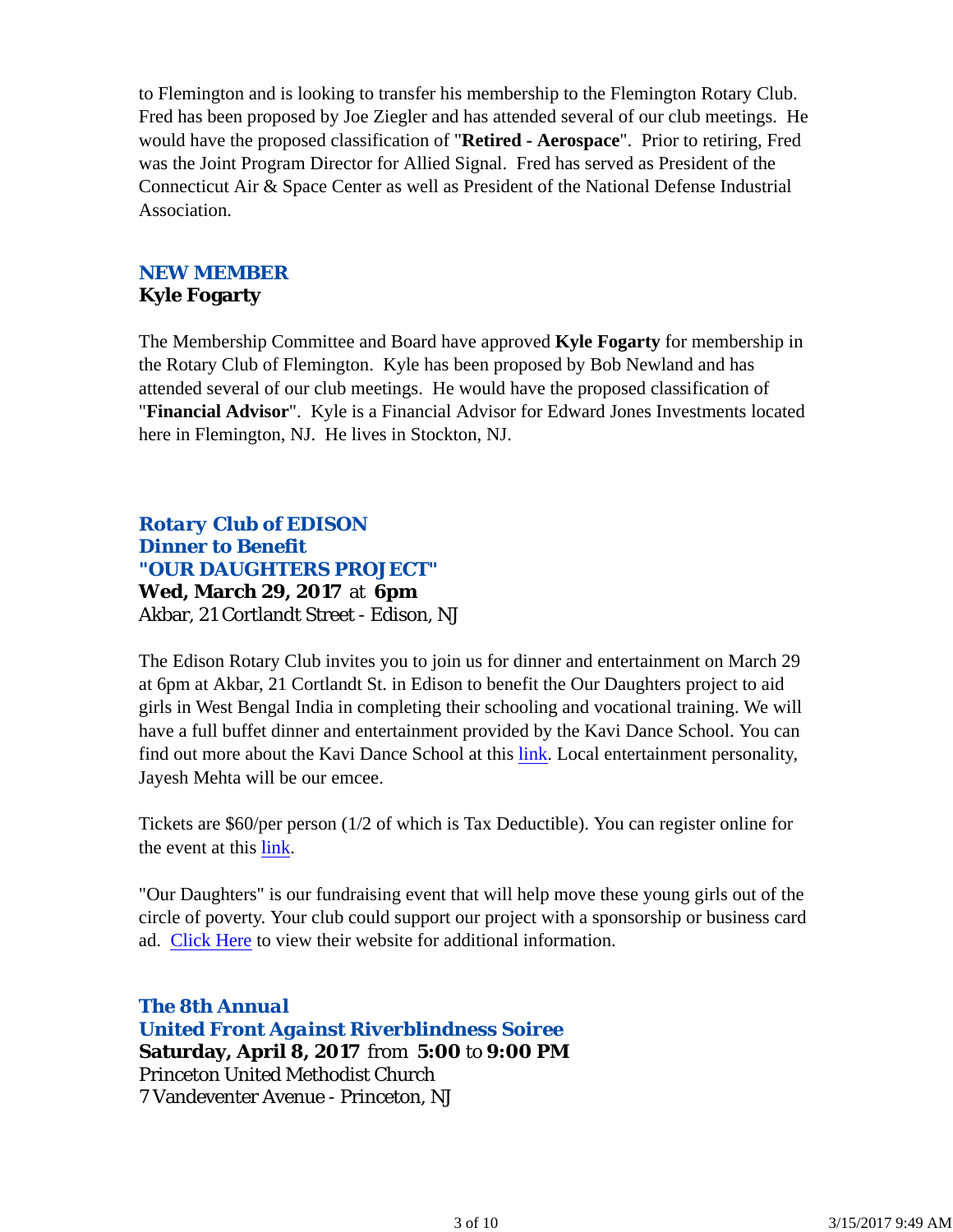The UFAR (United Front Against Riverblindness) will be holding their 8th Annual Soiree. The featured speaker will be Dr. William C. Campbell, winner of the 2015 Noble Prize for Medicine for proposing and confirming the very important application of the Merck drug Mectizan for control and elimination of riverblindness

Tickets are **\$100 per Adult** and **\$35 per Child / Student**. For additional information, or to register online, please visit www.riverblindness.org

UFAR is a nonprofit organization that has been involved since 2006 in collaborative efforts to control and eventually eliminated onchocerciasis also known as river-blindness in the Democratic Republic of Congo (DRC). The 'UFAR soirée' is our major annual fundraising event. It usually includes oral presentations, entertainment, and a dinner buffet featuring a variety of special national ethnic dishes contributed by several volunteers among the attendees, as well as special menu items ordered from local restaurants, i.e. Ethiopian and Indian.

### *Flemington Rotary Leadership Positions Sought* **From President D.J.**

President D.J. shared that the Rotary Club of Flemington is actively seeking someone interested in serving in leadership positions in the upcoming Rotary year. Please contact President D.J. for more information! **Click Here** to generate an email to D.J.



### *The Flemington Rotary MEMBER DIRECTORY Is Updated on the Website*

A PDF copy of the Club Directory kept on the club website, located on the password protected "**Members Only**" page. To access this, simply goto **www.FlemingtonRotaryNJ.org** and click on "Members

Only" in the upper left. The page is password protected. If you do not have the password, simply email us and request it.

If you see any updates that need to be made (a change of address, email, phone number, something is not listed correctly, etc.), please email Sandy Clark and request any changes to be made. **Click Here** to generate an email to Sandy.



## *SPEAKERS & PROGRAMS BEING SOUGHT*

Mick Schaible is looking for some ideas for upcoming meeting programs and speakers. If you have any leads, please pass them onto Mick, who will follow-up to schedule the speaker.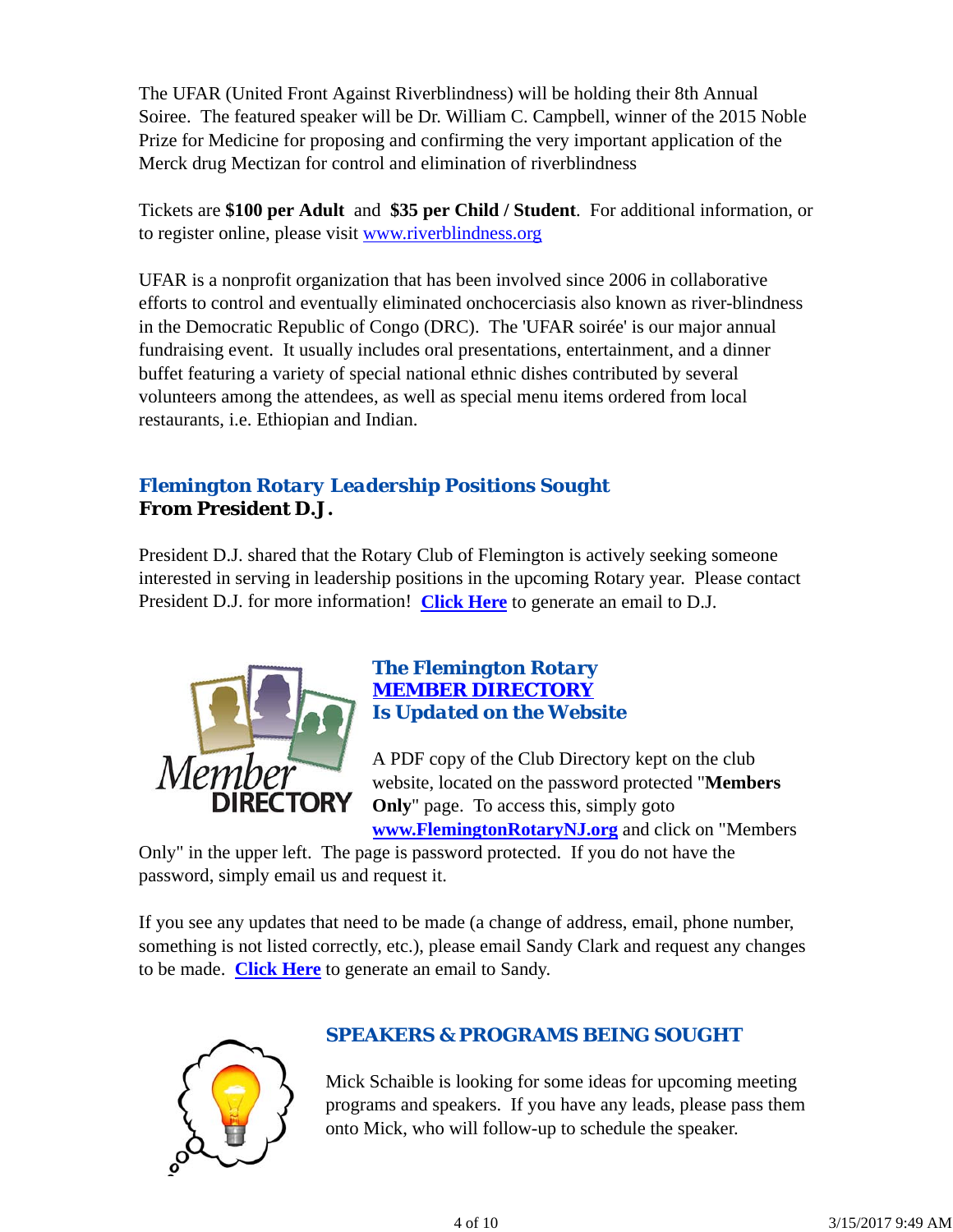

**Click here** to generate an email directly to Mick.

#### *HUNTERDON COUNTY CHAMBER OF COMMERCE* **HUNTERDON COUNTY CHAMBER OF COMMERCE**

As you know, the Rotary Club of Flemington is a member of the H.C. Chamber of Commerce. This enables all Rotarians the ability to attend a Chamber function as a "member". If someone asks you what your business is, you would explain that you are a member representing the Rotary Club of Flemington. **Click Here** to visit the Chamber website for a listing of upcoming events.

#### *ROTARY DISTRICT 7510 NEWS*

**Click Here** to read the current news from our Rotary District 7510.

### *UPCOMING DATES TO NOTE:*

Wed, 3/22: TBA. Wed, 3/29: TBA.

Wed, 4/5: TBA.

Wed, 4/12: John Casey (Retired) - Armed Forces Heritage Museum Liaison Officer - Mr. Casey is working with the NJ Historical Association in the development of a museum to honor our country's military. Wed, 4/19: TBA.

Wed, 4/26: Student Fiddlers from the Hunterdon Central Regional High School.

Wed, 5/03: TBA. Wed, 5/10: TBA. Wed, 5/17: TBA. Wed, 5/24: TBA. Wed, 5/31: H.C.R.H.S. Madrigal Girls Chorus.

**Next RCOF Board Meeting**: To Be Announced. (Held bi-monthly). **Next Membership Meeting**: Wed, 3/8/2017 at 1:30 PM (Usually the 2nd Wed).

#### **Upcoming RCOF Club Events, Fundraisers, Fellowship Events, Etc**.:

TBA: Bark In The Park (Dog Walk) TBA: Pedals for Progress Bicycle Collection

#### **Rotary District 7510 Events & Functions:**

3/23 to 3/25/17: President-Elect Training Seminar (PETS 2) 5/5 to 5/7/17: District Conference at the Shawnee Inn 5/15/17: District Assembly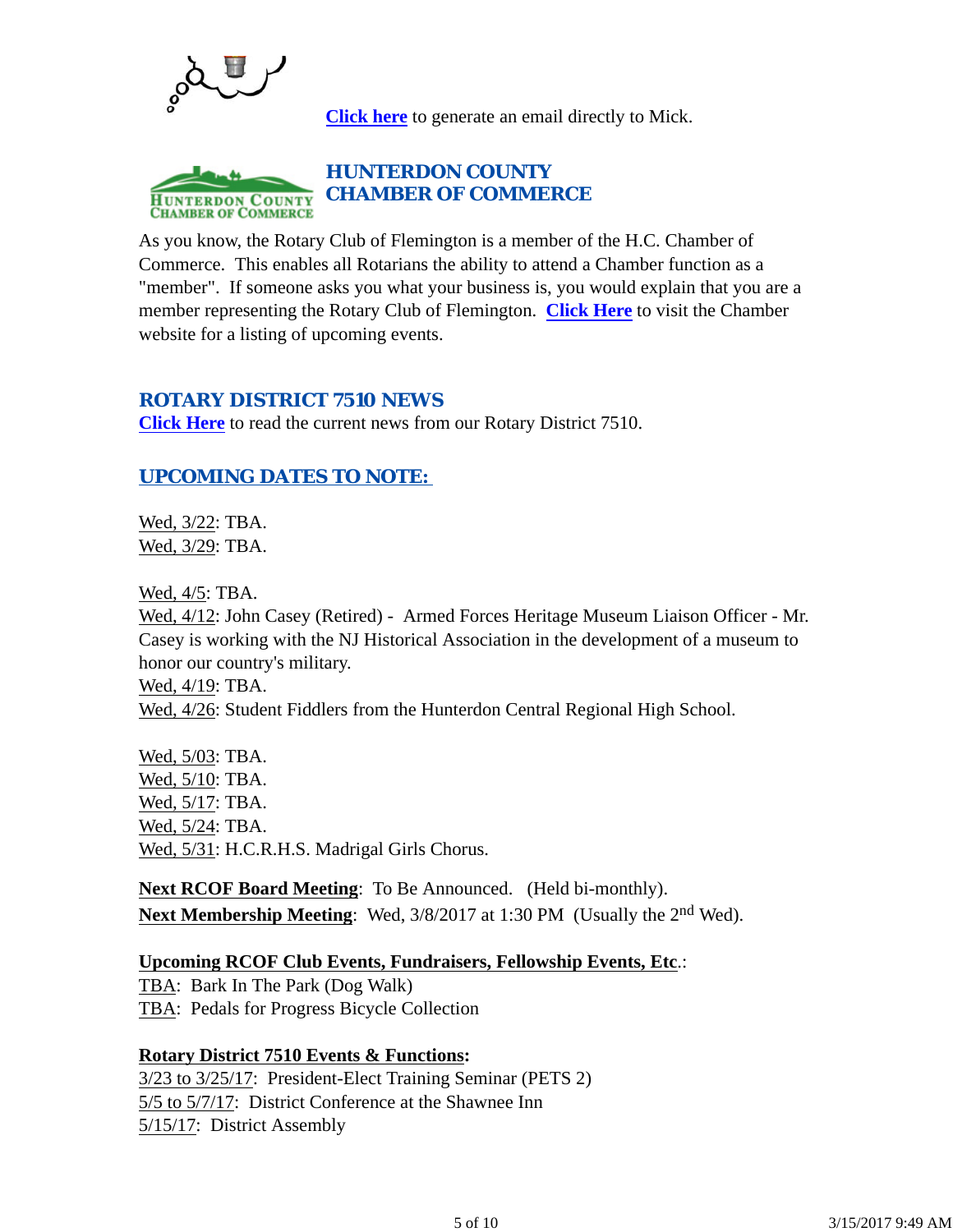6/10 to 6/14/17: Rotary International Convention in Atlanta, Georgia 6/29/17: District Changing of the Guard

#### *COMMITTEE LIST:*

**Click Here** to download the listing of all current Club Committee's and its members.

#### *"MEMBERS ONLY" WEBSITE:*

#### **Click Here for the Members Only section of the website to find:**

- 1) The "Membership Proposal Form" to propose a new member.
- 2) New Member Information.
- 3) An Online Copy of the Club Membership Directory.
- 4) A Link to All Photos Albums of the Club.

#### *ROTARY WEBSITE LINKS:*

Rotary International: **www.Rotary.org** Rotary District 7510: **www.RotaryNJ.org**

#### *NEARBY ROTARY CLUB MEETINGS:*

As A Rotarian, you are Welcome to attend a Rotary Club meeting anywhere in the world. Click here for the Rotary Club Locator App. Or see below for some local meetings:

#### Mondays

**Lambertville/New Hope** (6:30 pm) - Lambertville Station Restaurant; 11 Bridge Street, Lambertville NJ 08530

**Piscataway** (12:15 pm) - Radisson Hotel; 21 Kingsbridge Road, Piscataway, NJ 08854

#### Tuesdays

**Whitehouse** (12:15 pm) - Max's 22; 456 Route 22 West, Whitehouse Station, NJ 08889 **Princeton** (12:15 pm) - The Nassau Club; 6 Mercer Street, Princeton, NJ 08540 **Bridgewater-Bound Brook** (12:15 pm) - Arbor Glenn; 100 Monroe St, Bridgewater 08807

#### Wednesdays

**Branchburg Township** (7:30 am): Stoney Brook Grille; 1285 Route 28, North Branch, NJ 08876

**Flemington** (12:15pm): Copper Hill Country Club; 100 Copper Hill Road, Ringoes, NJ 08851

**Hillsborough Township** (6:15 pm): Pheasant's Landing; 311 Amwell Road (Rt. 514), Hillsborough, NJ 08844

#### Thursdays

**Clinton Sunrise** (7:30 am): Clinton Fire Department; New Street, Clinton, NJ 08809 **Somerville/Bridgewater** (12:15 pm): Bridgewater Manor; 1251 US Highway 202/206, Bridgewater, NJ 08807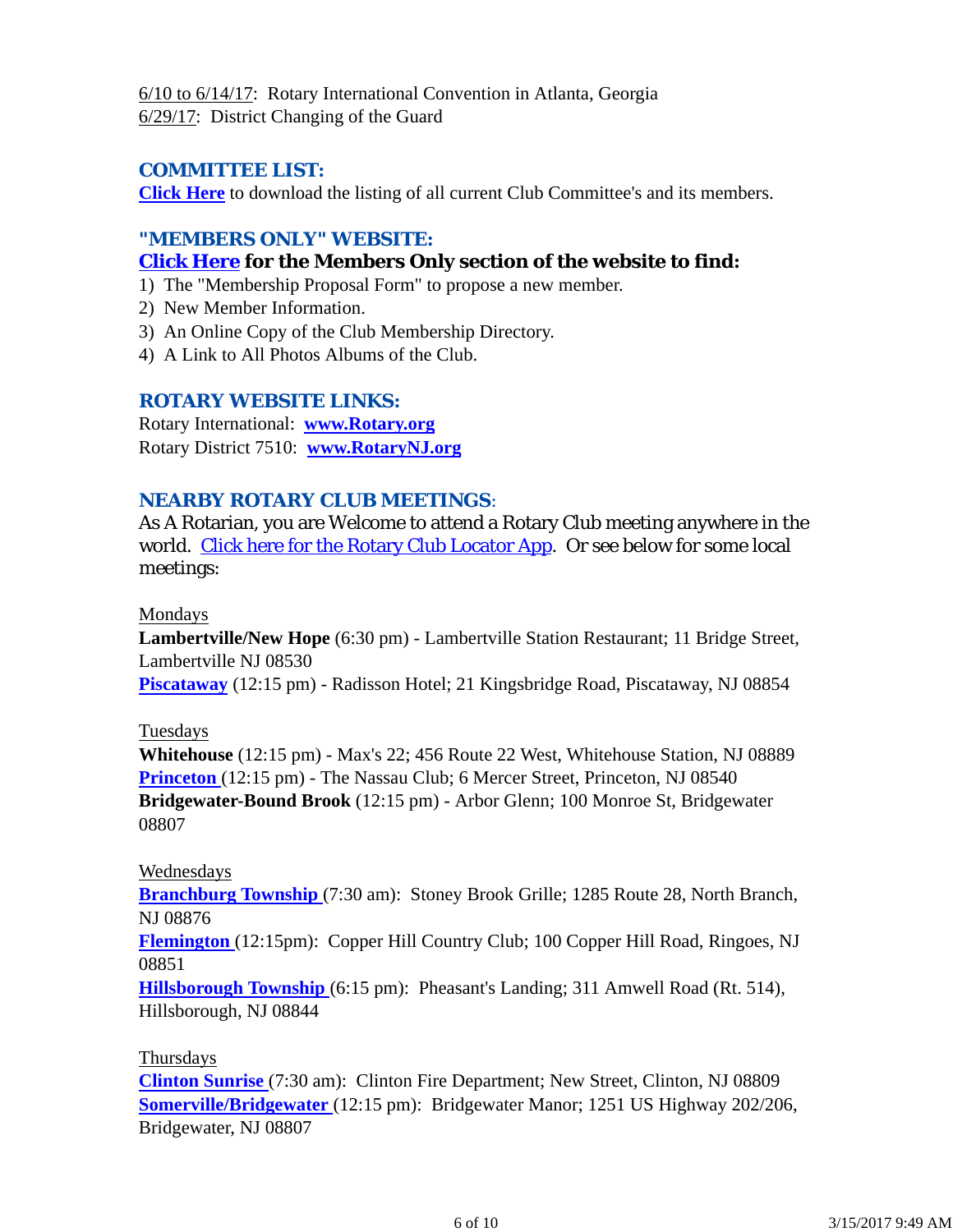**Trenton** (12:15 pm): Freddie's Tavern; 12 Railroad Avenue, West Trenton, NJ 08628

Fridays

**North Hunterdon** (12:15 pm): Beaver Brook County Club; 25 County Club Drive, Annandale, NJ 08801

**Princeton Corridor** (12:15pm): Hyatt Regency; 102 Carnegie Center, Rt. 1 North, Princeton, NJ 08540

#### eClub

**Rotary eClub of Hunterdon Horizon**: View website for meetings or online makeups.

RI President's Call for Action in **2016-2017**: **"Rotary Serving Humanity"**

### **Rotary Club of Flemington - Our 93rd Year**

Founded October 3, 1923 \* Charter #1529 \* District 7510

| <b>Club President</b>                    | <b>Daniel James "D.J." Wright</b>                 |
|------------------------------------------|---------------------------------------------------|
| President-Elect                          | <b>Kim Metz</b>                                   |
| Secretary                                | <b>Karen Widico</b>                               |
| Treasurer, General                       | <b>Bob Newland</b>                                |
| Treasurer, Lunch                         | <b>Michael Goodwin</b>                            |
| <b>Board Member</b>                      | Mick Schaible (immediate Past-President)          |
| <b>Board Member</b>                      | <b>Sandy Clark</b>                                |
| <b>Board Member</b>                      | <b>Joe Ziegler</b>                                |
| Sergeant-at-Arms                         | <b>Ken Skowronek</b>                              |
| R.I. President                           | <b>John F. Germ</b> (Chattanooga, Tennessee, USA) |
| District Governor (DG)                   | <b>Charles Minton</b> (Union, NJ)                 |
| District Governor Elect (DGE)            | <b>Bob Zeglarski</b> (Roselle-Rosselle Park)      |
| District Governor Nomimee (DGN)          | <b>John Shockley</b> (Hillsborough)               |
| <b>Assistant District Governor (ADG)</b> | <b>Albert Varga</b> (Lambertville-New Hope)       |

Club Meetings: **Wednesday, 12:15 pm, Copper Hill Country Club** 100 Copper Hill Road, Ringoes 08551

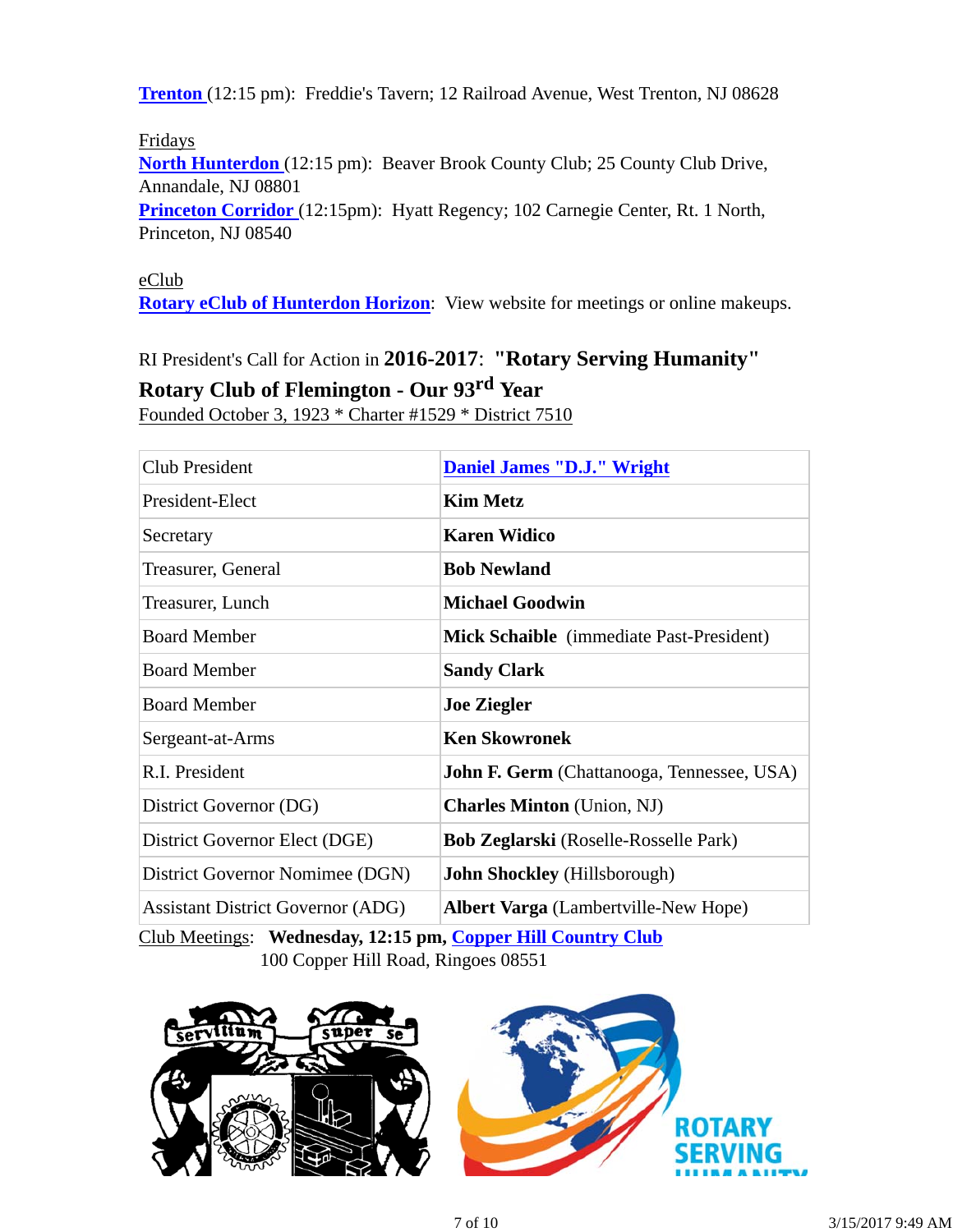

*MISSION STATEMENT*: The mission of Rotary International is to assist and guide Rotarians and Rotary clubs to accomplish the Object of Rotary to ensure Rotary's continuing relevance and to help build a better world, emphasizing service activities by individuals and groups that enhance the quality of life and human dignity, encouraging high ethical standards, and creating greater understanding among all people to advance the search for peace in the world.

**THE OBJECT OF ROTARY:** The object of Rotary is to encourage and foster the ideal of service as a basis of worthy enterprise and, in particular, to encourage and foster:

**1st**: The development of acquaintance as an opportunity for service;

**2nd**: High ethical standards in business and professions, the recognition of the worthiness of all useful occupations, and the dignifying of each Rotarian's occupation as an opportunity to serve society;

**3rd**: The application of the ideal of service in each Rotarian's personal, business and community life;

**4th**: The advancement of international understanding, goodwill, and peace through a world fellowship of business and professional persons united in the ideal of service.

**THE 4-WAY TEST:** "Of the things we think, say or do:

**1st**: Is it the Truth?

- 2<sup>nd</sup>: Is it Fair to all concerned?
- **3rd**: Will it build goodwill and better friendships?
- **4th**: Will it be beneficial to all concerned?"

#### *ROTARY's AVENUE'S OF SERVICE*:

**1)** Through **Club Service**, we have fun, build lasting friendships, and make sure that our club runs well.

**2)** Through **Vocational Service**, we volunteer our professional skills to serve others and promote integrity in everything we do.

**3)** Through **Community Service**, we address local needs and work with our community to bring lasting improvements.

**4)** Through **International Service**, we meet humanitarian needs around the globe and promote world understanding and peace.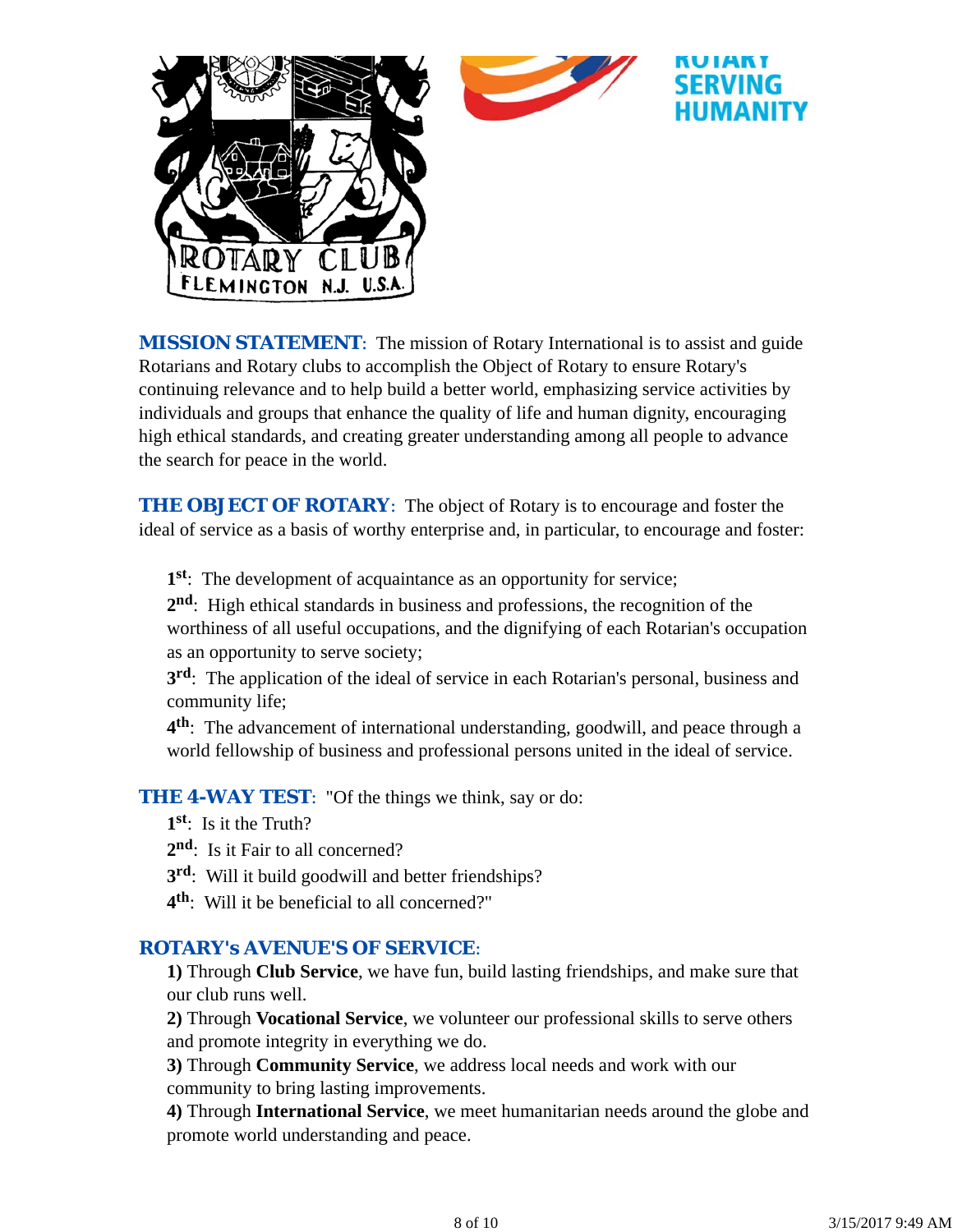**5)** Through **Youth Service**, we work with young people to help them become the next generation of leaders, visionaries, and peacemakers.

| <b>Rotarian</b>                   | <b>Member Since</b> | <b>Classification</b>             |
|-----------------------------------|---------------------|-----------------------------------|
| Black, Bruce B.                   | 2007                | <b>Health and Fitness</b>         |
| Bohler, Herbert C. (Herb)         | 1977                | <b>Specialty Advertising</b>      |
| <b>Boynton, Adam</b>              | 2016                | <b>Church / Social Services</b>   |
| Chittenden, Robert L. (Bob)       | 2003                | M.E.F.P. Consulting Engineering   |
| Clark, Arthur L. (Sandy)          | 1987                | Printing                          |
| Davidson, James G. (Jim)          | 2002                | <b>Rubber Products</b>            |
| del Campo, Ann                    | 2016                | <b>Scientist &amp; Farmer</b>     |
| Ferrari, Frederick J. (Fred)      | 1964                | Orthodontia                       |
| Fisher, Charles H. (Charlie)      | 1961                | <b>Funeral Services</b>           |
| Fisher, Thomas H. (Tom)           | 2012                | Property & Casualty Insurance     |
| <b>Goodwin, Michael S.</b>        | 2016                | <b>Youth Development</b>          |
| Harrison, Jeffrey (Jeff)          | 1996                | Psychotherapy                     |
| Kamnitsis, Christopher P. (Chris) | 2001                | <b>Financial Planning</b>         |
| <b>Kritharis, Nikolaos (Nik)</b>  | 2016                | <b>Dentistry</b>                  |
| Liebross, Ira                     | 1997                | <b>Family Medicine</b>            |
| Loew, Darren                      | 2002                | <b>Orthodontics</b>               |
| Martin, Teresa (Terry)            | 1993                | Solid Waste/Recycling             |
| Mazujian, Harry                   | 2004                | Clergy                            |
| McWilliams, Nancy                 | 1992                | Psychotherapy                     |
| Metz, Kim                         | 2007                | <b>Technical Education</b>        |
| Muller, George D.                 | 1964                | <b>Cut Glass Manufacturing</b>    |
| Newland, Robert D. (Bob)          | 1998                | Insurance                         |
| Ownes, Terry M.                   | 1987                | <b>Floor Covering</b>             |
| Phelan, Christopher J. (Chris)    | 2009                | <b>Chamber Of Commerce</b>        |
| Randolph, R. Wayne                | 1982                | <b>Veterinary Medicine</b>        |
| <b>Ruberto, Johanna S.</b>        | 2016                | <b>High School Administration</b> |
| Schaible, R. Michael (Mick)       | 1998                | <b>Appraisal Services</b>         |
| Skowronek, Kenneth J. (Ken)       | 1994                | <b>Family Law</b>                 |
| Sollner, Richard F. (Dick)        | 1962                | Air Transportation                |
| Stothoff, Richard H. (Dick)       | 1966                | <b>Sanitary Engineering</b>       |
| Vera, Allan S.                    | 2016                | <b>Investment Advisor</b>         |
| Widico, Karen A.                  | 1997                | <b>Public Health Services</b>     |
| Williams, Gwen                    | 1991                | Purchasing/Manufacturing          |

# **2016-2017 CLUB MEMBER ROSTER Rotary Club of Flemington, NJ**

Current Number of Members: 38